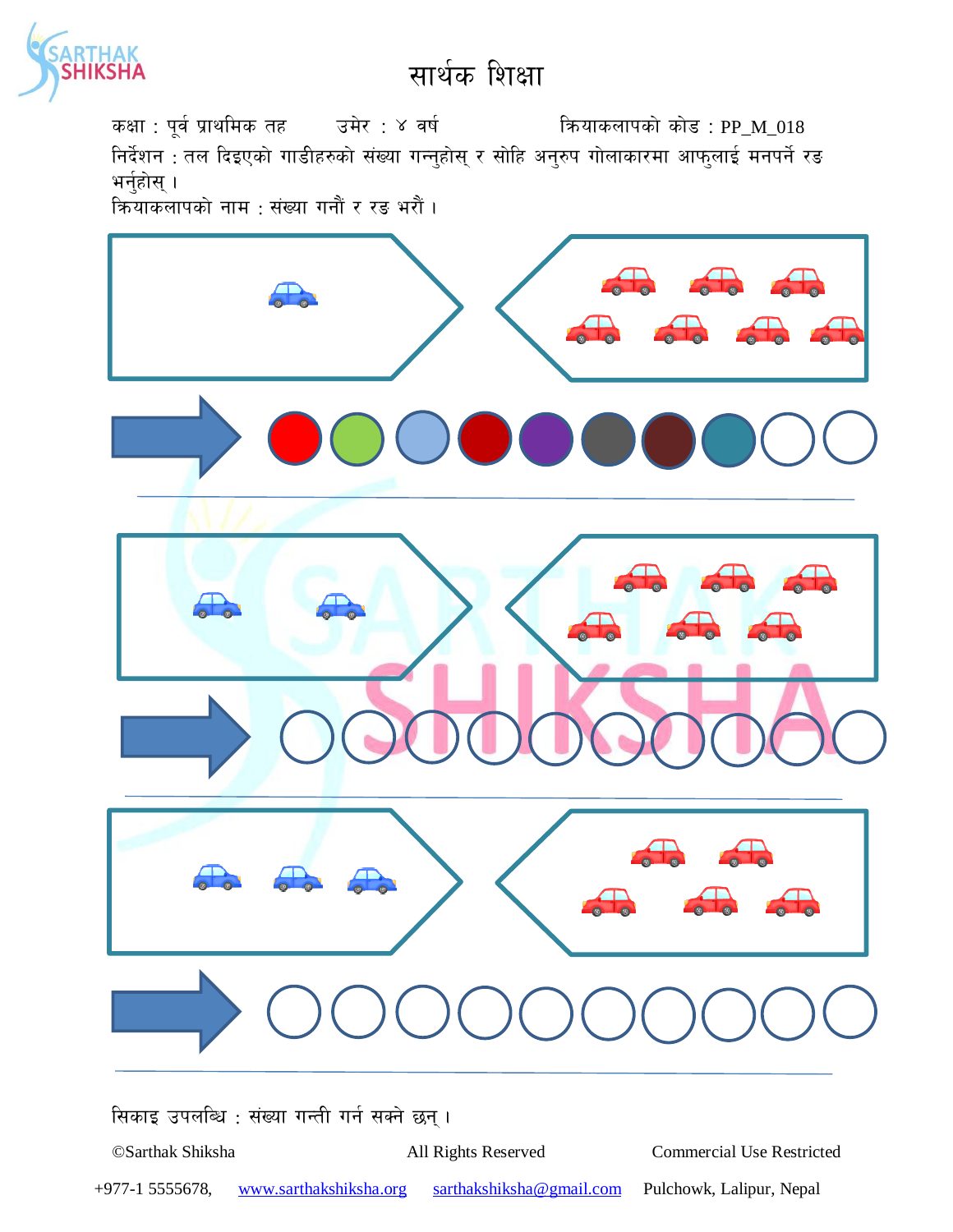

कक्षा : पूर्व प्राथमिक तह जिसे : ४ वर्ष स्वाद्या को को को उपस्था प्रथम को स्वाद्य प्राप्त 2019

निर्देशन : तल दिइएको गाडीहरुको संख्या गन्नुहोस् र सोहि अनुरुप गोलाकारमा आफुलाई मनपर्ने र<del>ड</del> भर्नुहोस् $\,$ ।

|<br>क्रियाकलापको नाम : संख्या गनौं र रङ भरौं ।



सिकाइ उपलब्धि : संख्या गन्ती गर्न सक्ने छन् ।

©Sarthak Shiksha All Rights Reserved Commercial Use Restricted +977-1 5555678, www.sarthakshiksha.org sarthakshiksha@gmail.com Pulchowk, Lalipur, Nepal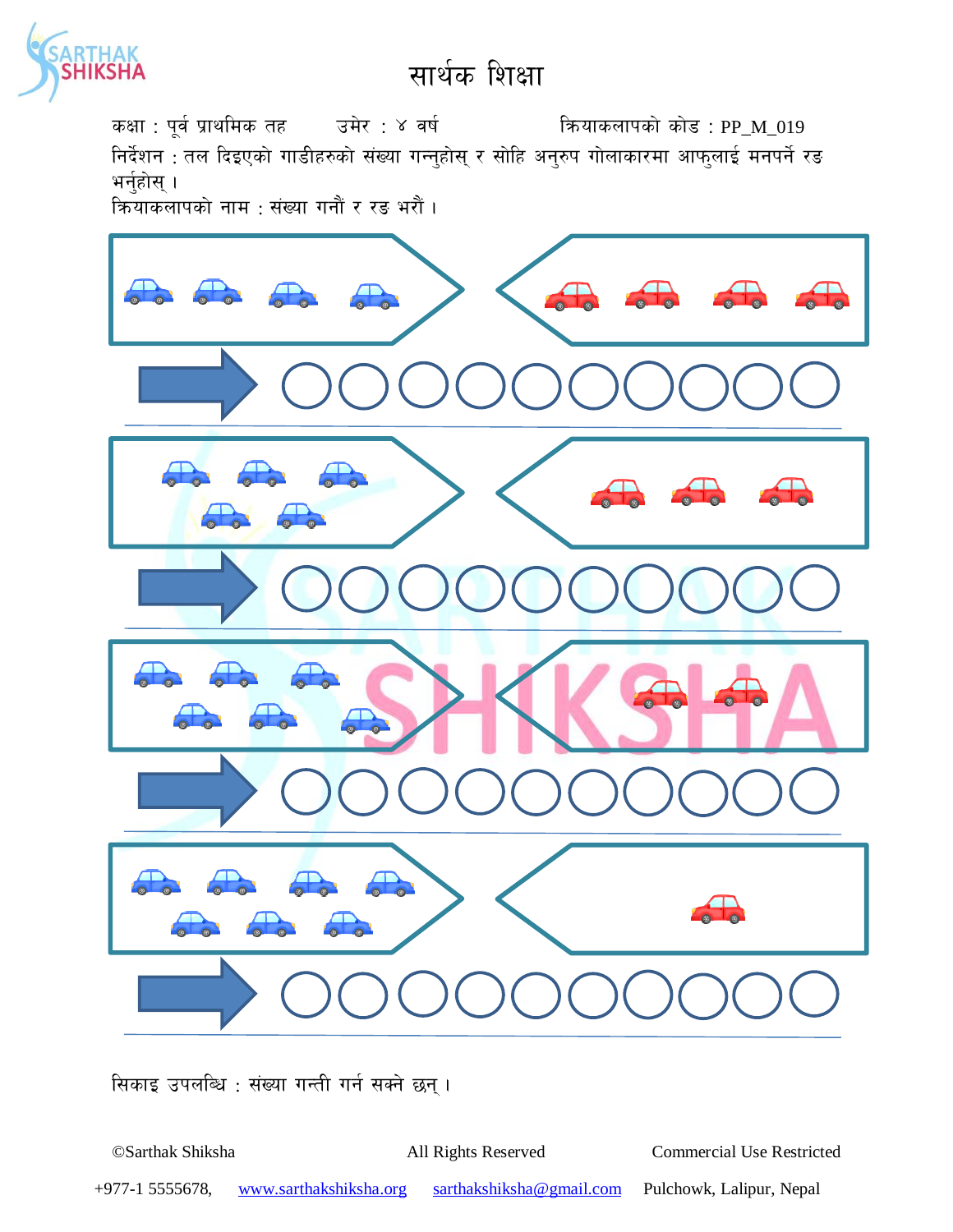

कियाकलापको कोड : PP\_M\_020 कक्षा : पूर्व प्राथमिक तह उमेर : ४ वर्ष निर्देशन : तल दिइएको मोटरसाइकलहरुको संख्या गन्नुहोस् र सोहि अनुरुप गोलाकारमा आफुलाई मनपर्ने रङ भर्नहोस् । कियाकलापको नाम : संख्या गनौं र रड भरौं ।



सिकाइ उपलब्धि : संख्या गन्ती गर्न सक्ने छन्।

©Sarthak Shiksha All Rights Reserved **Commercial Use Restricted**  $+977-15555678,$ sarthakshiksha@gmail.com Pulchowk, Lalipur, Nepal www.sarthakshiksha.org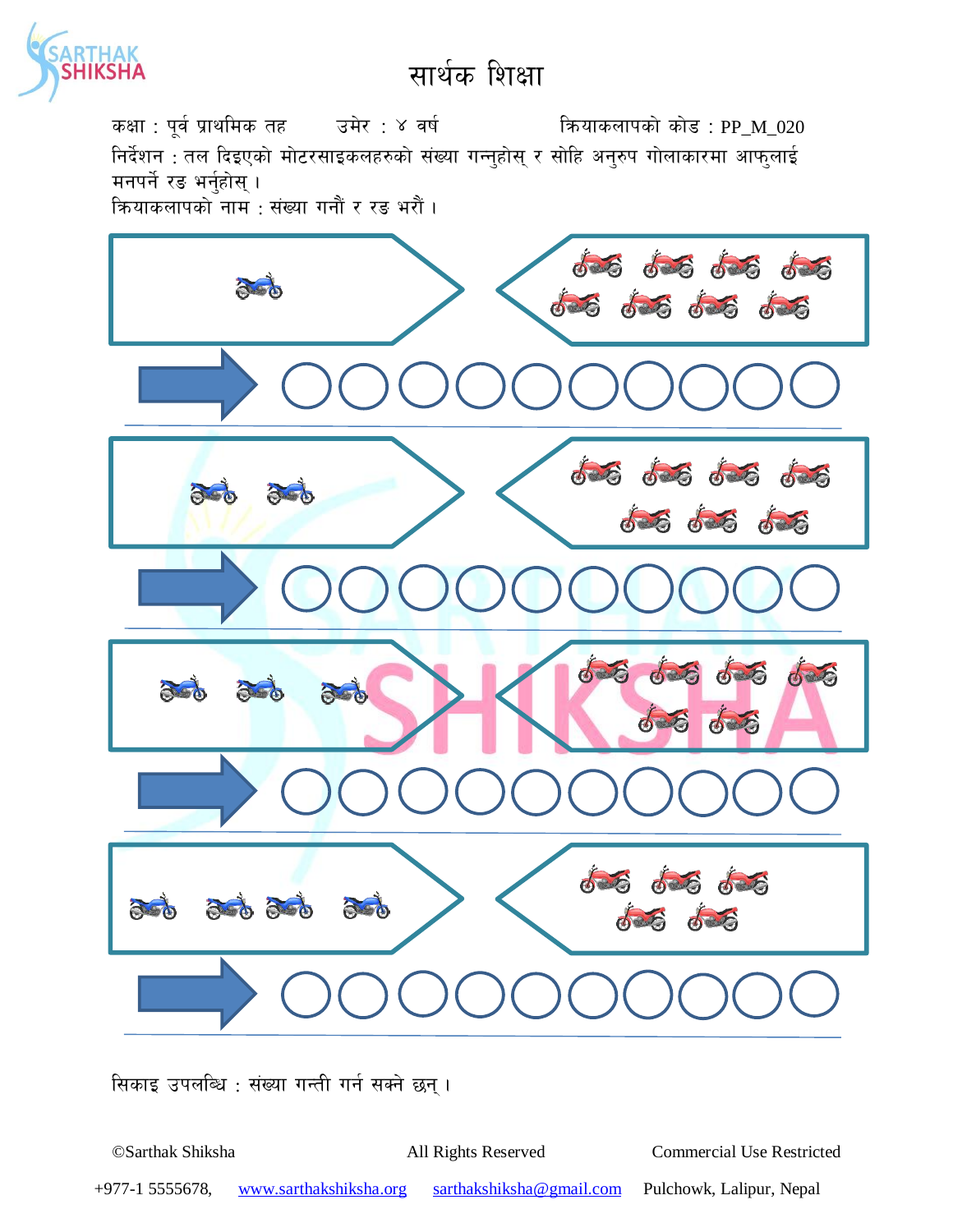

कक्षा : पूर्व प्राथमिक तह उमेर : ४ वर्ष क्रियाकलापको कोड : PP\_M\_021 निर्देशन : तल दिइएको मोटरसाइकलहरुको संख्या गन्नुहोस् र सोहि अनुरुप गोलाकारमा आफुलाई मनपर्ने रङ भर्नहोस् । कियाकलापको नाम : संख्या गनौं र रङ भरौं ।



सिकाइ उपलब्धि : संख्या गन्ती गर्न सक्ने छन्।

©Sarthak Shiksha **Commercial Use Restricted** All Rights Reserved  $+977-15555678,$ www.sarthakshiksha.org sarthakshiksha@gmail.com Pulchowk, Lalipur, Nepal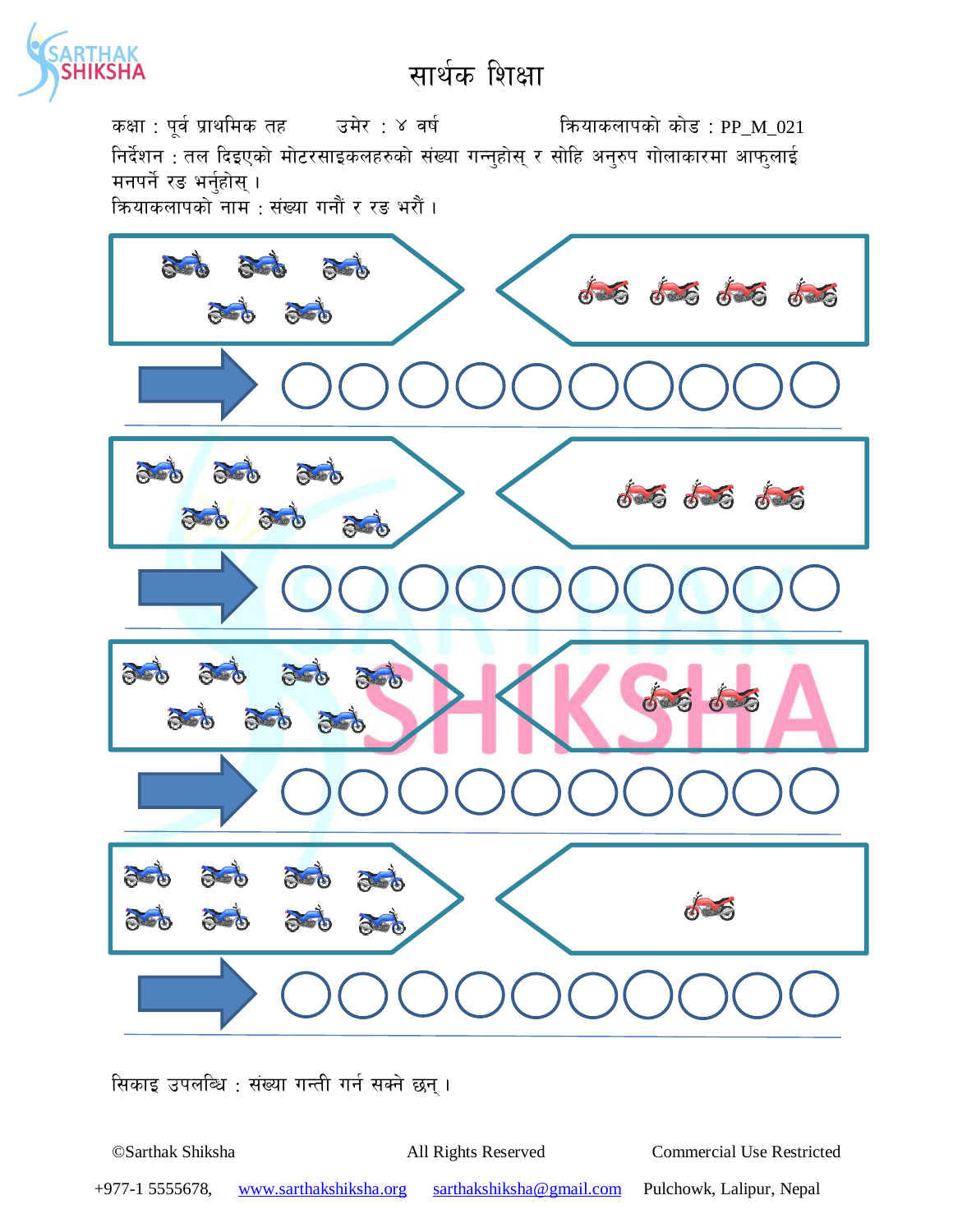कक्षा : पूर्व प्राथमिक तह उमेर : ४ वर्ष कियाकलापको कोड : PP\_M\_022 निर्देशन : तल दिइएको बेलुनहरुको संख्या गन्नुहोस् र सोहि अनुरुप गोलाकारमा आफुलाई मनपर्ने रङ भर्नुहोस् $\,$ ।

कियाकलापको नाम : संख्या गनौं र रङ भरौं ।



सिकाइ उपलब्धि : संख्या गन्ती गर्न सक्ने छन् ।

©Sarthak Shiksha All Rights Reserved Commercial Use Restricted

+977-1 5555678, www.sarthakshiksha.org sarthakshiksha@gmail.com Pulchowk, Lalipur, Nepal